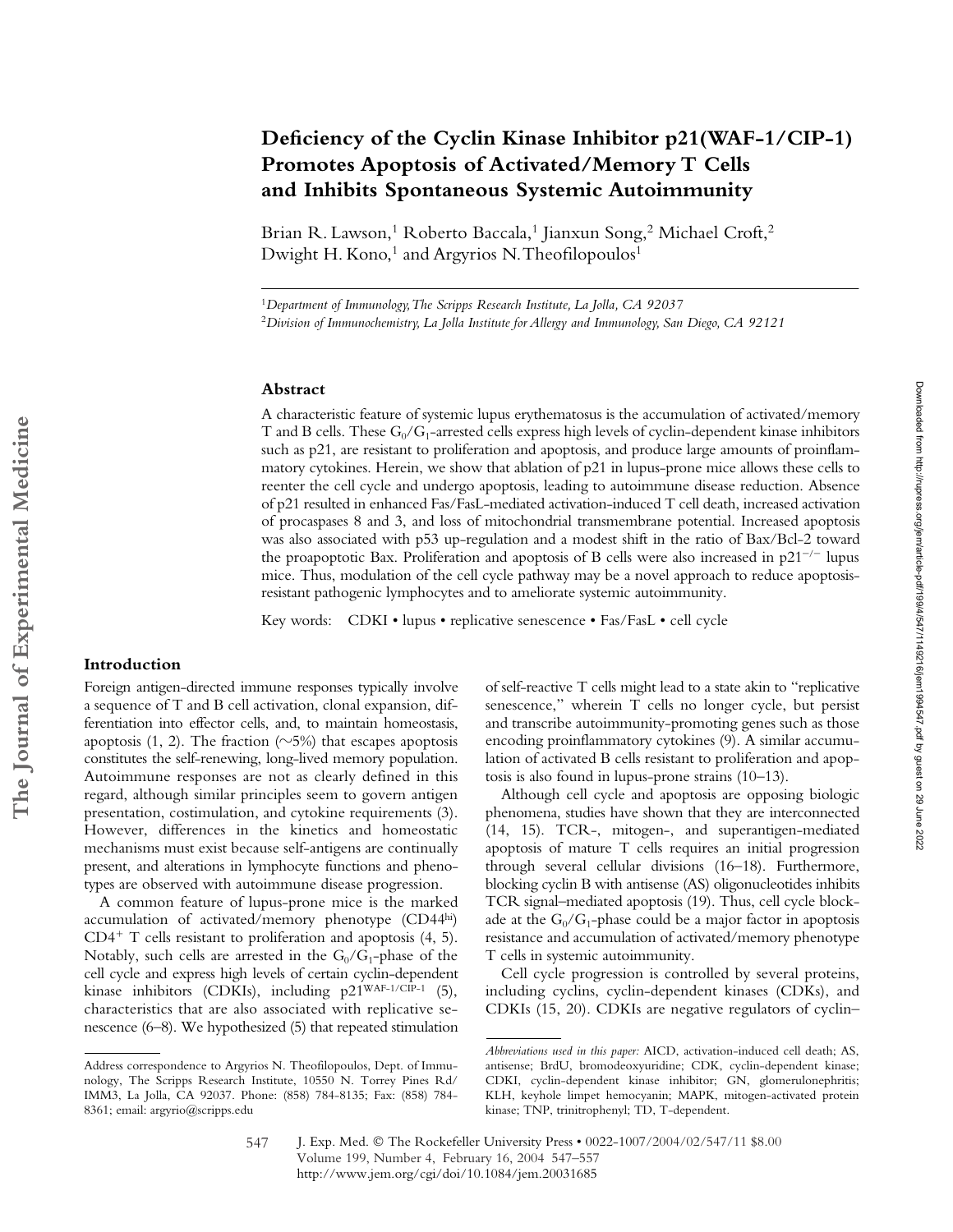Downloaded from http://rupress.org/jem/article-pdf/199/4/547/1149216/jem1994547.pdf by guest on 29 June 2022 Downloaded from http://rupress.org/jem/article-pdf/199/4/547/1149216/jem1994547.pdf by guest on 29 June 2022

CDK complexes and, based on structural and functional characteristics, have been grouped into two distinct families, Ink4 and Cip/Kip (20, 21). The Ink4 proteins (p16INK4A, p15INK4B, p18INK4C, and p19INK4D) form binary complexes with CDK4 and CDK6 and block the  $G_1$  to S phase transition. In contrast, the pancyclin Cip/Kip proteins (p21<sup>CIP-1</sup>, p27<sup>KIP1</sup>, and p57<sup>KIP2</sup>) bind to the entire cyclin/CDK holoenzymes, inhibiting transitions at all stages of the cell cycle. Among the CDKIs, p21 is likely to play a prominent role in both cell cycle and apoptosis by promoting  $G_1$ -arrest, inhibiting proliferating cell nuclear antigen, affecting key players in the apoptotic machinery (such as p53 and procaspase 3), and contributing to cellular senescence (21–24). The induction of p21 by several growth factors and cytokines, including IFN- $\gamma$ , has also been reported (25, 26). Surprisingly, despite the multiple roles ascribed to this CDKI and the wide range of cells expressing this gene during development and cellular activation (21), p21-deleted mice develop normally at least up to 7 mo of age (27).

In light of this, we reasoned that absence of p21 might release repeatedly activated, self-reactive T and B cells from their replication/apoptosis-resistant state, allowing their entry into the S phase and subsequent apoptosis, thus reducing their accumulation and presumptive pathogenicity in systemic autoimmunity. Herein, we report that homozygous deletion of the *p21* gene indeed reduced serologic, cellular, and histologic disease manifestations and increased survival of male BXSB lupus-prone mice. This resistance to autoimmunity appeared to be primarily due to an increased susceptibility of activated/memory phenotype T and B cells to activation-induced cell death (AICD).

#### **Materials and Methods**

Mice. p21<sup>-/-</sup> mice, obtained from P. Leder (Harvard Medical School, Boston, MA), were backcrossed to the BXSB strain. Only male  $p21^{+/+}$  and  $p21^{-/-}$  littermates were compared with survival, serologic, and histopathologic data compiled from mice at generations 7–11, and in vitro data from generations 10–13.

*Flow Cytometry.* Cells were stained with antibodies to CD4, CD5, CD8, CD11b, CD19, B220, CD21, CD23, CD25, CD27, CD44, CD69, IgM, IgD, Annexin V, Fas, FasL, TCR $\alpha$ / $\beta$ , IFN- $\gamma$ , or PI (all obtained from BD Biosciences). Data were acquired on a FACS Calibur™ and analyzed with CELLQuest™ software (Becton Dickinson).

*Proliferation and Apoptosis Assays.* In vitro studies were conducted with cells from 1–2-mo-old mice, an age at which frequencies and phenotypes of T and B cell subsets were equivalent between the two genotypes. LN cells were incubated with 5  $\mu$ g/ ml of soluble anti-CD28 and increasing concentrations of platebound anti-CD3 (BD Biosciences) for 48 h. [3H]thymidine (1  $\mu$ Ci) incorporation was measured 15 h later. Subsequently, the optimum coating concentration was selected (10  $\mu$ g/ml of anti-CD3), and LN cells were plated on anti-CD3–coated plates plus  $5 \mu$ g/ml of soluble anti-CD28, and analyzed for [3H]thymidine incorporation every 24 h for 6 d (28). B cells were activated with 10  $\mu$ g/ml of soluble goat F(ab<sup>'</sup>)<sub>2</sub> anti-mouse IgM (Jackson ImmunoResearch Laboratories) and IL-4. [3H]Thymidine incorporation was measured every 24 h for 3 d. In vivo proliferation of splenic T and B cells was determined by long-term bromodeoxyuridine (BrdU) incorporation (29). In brief, BrdU was administered in drinking water for 9 d (0.8 mg/ml), made fresh daily. After BrdU labeling, splenocytes were analyzed by FACS® using the BrdU Flow kit (BD Biosciences) according to the manufacturer's instructions.

To assess T cell AICD, LN cells were cultured for 48 h with 0.5  $\mu$ g/ml of soluble anti-CD3 and religated with 10  $\mu$ g/ml of plate-bound anti-CD3 (BD Biosciences; reference 18). To block AICD, anti-FasL antibody (BD Biosciences) or soluble Fas/Fc (a gift from D. Green, La Jolla Institute for Allergy and Immunology, San Diego, CA) was added at 10  $\mu$ g/ml, whereas anti-Fas antibody (BD Biosciences) was added at 5  $\mu$ g/ml to induce AICD. For B cell apoptosis, splenocytes were incubated with 10  $\mu$ g/ml of soluble goat F(ab')<sub>2</sub> anti-mouse IgM.

T and B cells undergoing apoptosis were stained at 24-h intervals with either anti-CD4, anti-CD8, or anti-CD19, plus Annexin V and PI. The percentage of Annexin  $V^+/PI^-$  T or B cells was determined by FACS®. Loss of mitochondrial transmembrane potential was determined using the JC-1 mitochondrial transmembrane potential ( $\Delta\Psi$ m) detection kit (Cell Technology, Inc.) according to the manufacturer's instructions. Conversion of procaspases 8 and 3 to active caspases was assessed by the APO LOGIX carboxyfluorescein caspase detection kit and APO ACTIVE 3 antibody detection kit (Cell Technology, Inc.), respectively.

*RNase Protection Assay.* RNase protection assay of p21 expression on sorted  $CD19$ <sup>+</sup> B cells was performed as described previously (5). In brief, riboprobes for p21 and L32 (housekeeping gene) were prepared and labeled with  $\alpha$ -[32P]UTP (Riboprobe System; Promega). Purified probes were hybridized to 5 g of total B cell RNA (RPA Kit I; Torrey Pines Biolabs), protected products were run on a 6% polyacrylamide sequencing gel, and bands were revealed by overnight exposure on autoradiographic film (Eastman Kodak Co.).

*Stem and T Cell Cycling.* Bone marrow cells from 1-mo-old and LN T cells from 3-mo-old male BXSB  $p21^{+/+}$  or  $p21^{-/-}$ mice  $(n = 4$  mice/group) were stained with either a mouse lineage panel and anti–Sca-1 (both obtained from BD Biosciences), or anti-CD4 and anti-CD44. Cells were analyzed by FACS® after surface immunophenotyping and sequential incubation with 1.67 M of DNA-binding dye Hoechst 33342 (Molecular Probes) and 1  $\mu$ g/ml of RNA-binding dye Pyronin Y (Sigma-Aldrich; reference 30).

*AS Assays.* LN cells from 2-mo-old wild-type BXSB male mice were activated with plate-bound anti-CD3 or religated to induce apoptosis, as aforementioned, in the presence of 400 nM of either of two Penetratin-1–coupled p21-specific phosphorothioated AS oligonucleotides: p21AS no. 1, 5 -ACATCAC- $CAGGATTGGACAT-3'$  (31); and p21AS no. 2, 5'-TGTCAG-GCTGGTCTGCCTCC-3' (32) or a similarly processed control oligonucleotide obtained from Qbiogene: control AS, 5 -TG-GATCCGACATGTCAGA-3' (32).

*Western Blots.* Wild-type and  $p21^{-/-}$  BXSB T cells were activated with 10  $\mu$ g/ml anti-CD3 plus 5  $\mu$ g/ml anti-CD28 and analyzed for p21, Bax, Bcl-2, and p53 protein expression. In brief, lysates were prepared from  $2.0 \times 10^7$  cells, and protein was measured by microprotein assay (Bio-Rad Laboratories). Proteins were separated on a 15% SDS-PAGE (Bio-Rad Laboratories), transferred to polyvinyl difluoride membrane (Immobilon-P; Millipore), and blocked with 5% milk powder in PBS. After overnight incubation at  $4^{\circ}$ C with primary antibodies to p21, Bax, Bcl-2, or p53, proteins were revealed with appropriate horseradish peroxidase–conjugated secondary antibodies (BD Biosciences or Santa Cruz Biotechnology, Inc.) followed by SuperSignal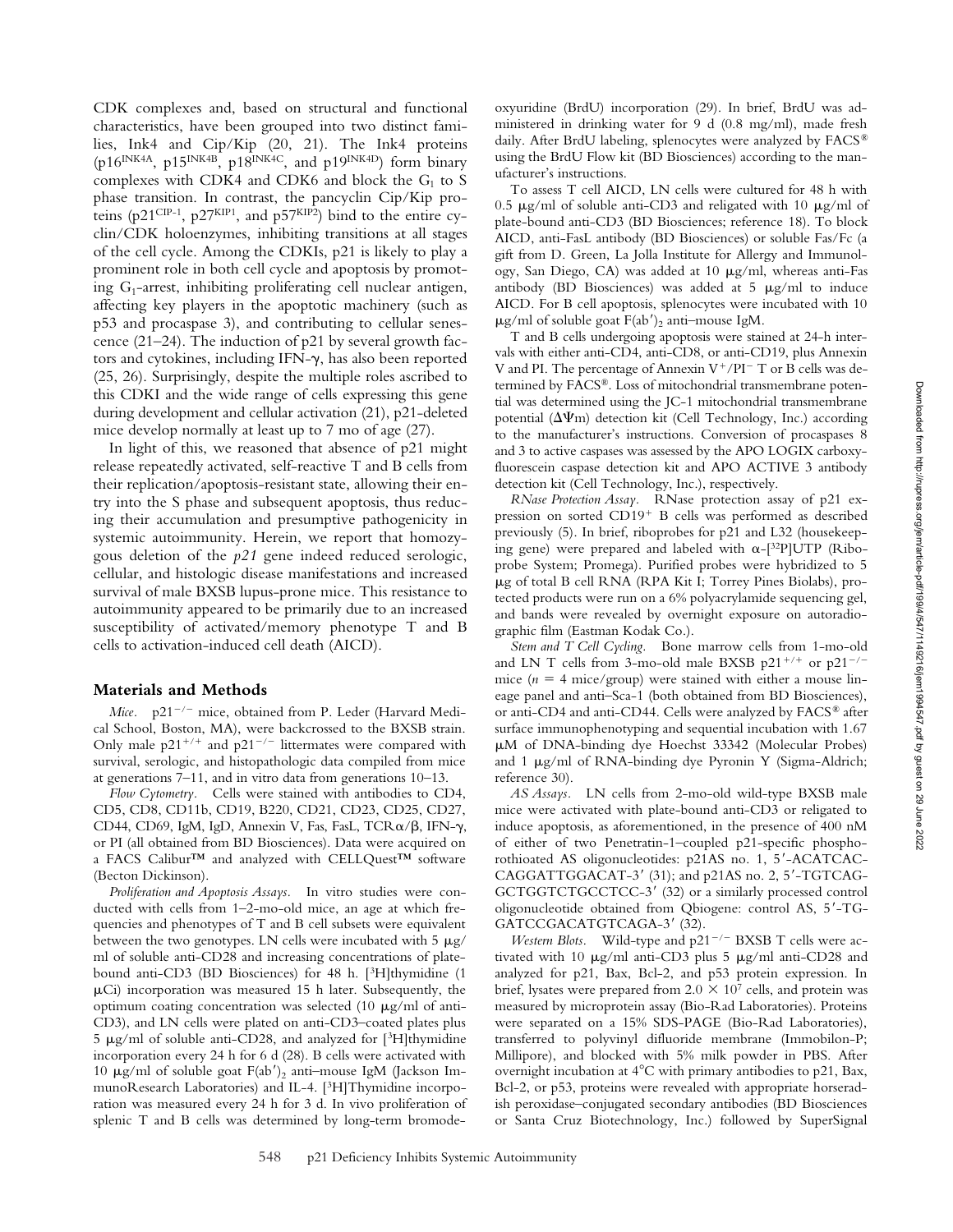chemiluminescence (Pierce Chemical Co.). Radiographs were scanned on the Personal Densitometer SI and analyzed by ImageQuant 4.2a (both Amersham Biosciences).

*T-dependent (TD) Responses.* Mice were injected s.c. with 100  $\mu$ g trinitrophenyl (TNP)–keyhole limpet hemocyanin (KLH; Biosearch Technologies) emulsified in CFA. Secondary responses were assessed by a s.c. boost of  $100 \mu g$  TNP-KLH in saline on day 21. Mice were bled at the indicated times, and antibody levels were determined by ELISA (33).

*Serologic Analysis.* Total and antichromatin serum IgG subclasses were measured by ELISA using 96-well plates coated with goat anti–mouse IgG (Jackson ImmunoResearch Laboratories) or mouse chromatin (29). Bound IgG subclasses were detected using AP-conjugated IgG subclass-specific antibodies (Caltag). Standard curves for each subclass were generated using calibrated mouse serum (Accurate Chemical and Scientific Company).

*Kidney Disease.* AZOSTIX strips (Bayer) were used to measure blood urea nitrogen and graded on a  $1-4$  scale ( $1 = 5-15$ ,  $2 = 15-26$ ,  $3 = 30-40$ , and  $4 = 50-90$  mg/dl). Histologic examination of periodic-acid Schiff–stained kidneys was done in a blind manner at 4 mo of age, and severity of glomerulonephritis (GN) was defined on a scale of 0–4 (34). For immunohistology, frozen kidney sections were fixed in ice-cold acetone, blocked, and incubated with anti–IgG-FITC (Vector Laboratories); deposits were scored as described previously (29).

*Statistics.* The Student's *t* test was used for group mean comparisons, and survival was analyzed by the Kaplan-Meier method with comparisons by log-rank test. P-values  $\leq 0.05$  were considered significant.

### **Results**

To examine the role of p21 in systemic autoimmunity, we generated congenic p21<sup>-/-</sup> lupus-susceptible BXSB mice and assessed disease manifestations, immune homeostasis, and the responses of T and B cells. Males were exclusively studied because severe early life lupuslike disease in this strain requires the *Yaa* (Y chromosome accelerator of autoimmunity and lymphoproliferation) susceptibility gene (13).

*Reduced Hypergammaglobulinemia and Autoantibodies in p21*-*/*- *BXSB Mice.* Initial studies were performed to determine the effects of p21 deficiency on autoimmune manifestations. Control mice exhibited typical hypergammaglobulinemia at 4 mo of age, whereas all IgG subclasses were significantly lower in  $p21^{-/-}$  littermates, approaching levels seen in C57BL/6 normal mice (Fig. 1 a). Antichromatin levels, predominantly of the IgG2a subclass, were also high in the wild-type littermates. In contrast, antichromatin autoantibodies of all subclasses were greatly reduced in the  $p21^{-/-}$  mice (Fig. 1 b).

Enhanced Survival and Reduced Kidney Disease in  $p21^{-/-}$ *BXSB Mice.* The mortality and immunopathology of the control  $p21^{+/+}$  littermates were similar to those of our male BXSB colony, indicating sufficient backcrossing of the major BXSB lupus susceptibility genes. In contrast, there was a dramatic reduction in mortality and GN in BXSB p21<sup>-/-</sup> mice. Control BXSB males showed 50% mortality at 5.6 mo and 100% mortality by 6.3 mo, whereas  $\sim$ 80% of p21<sup>-/-</sup> mice were alive at 13 mo and  $\sim$  65% at 16.5 mo (Fig. 1 c). GN  $(2.1 \pm 0.4 \text{ vs. } 3.4 \pm 0.2; P \le 0.05)$ , IgG deposit scores  $(1.5 \pm 0.4 \text{ vs. } 3.4 \pm 0.2; P \le 0.05)$ 0.2 vs.  $3.1 \pm 0.4$ ; P < 0.05) (Fig. 1 d), and blood urea nitrogen levels  $(1.1 \pm 0.1 \text{ vs. } 3.2 \pm 0.2; P < 0.05)$  were also sigmificantly reduced in 4-mo-old BXSB  $p21^{-/-}$  mice. Thus, p21 is clearly essential for the accelerated lupus in BXSB mice.

*Fewer Total and Activated/Memory T and B Cells in p21*-*/*- *BXSB Mice.* The effects of p21 deficiency on in vivo autoimmune T and B cell homeostasis, proliferation, and apoptosis were examined. The weights and cellular compo-



549 Lawson et al.

**Figure 1.** Decreased autoimmune disease in male p21-/- BXSB mice. (a and b) Reduced serum polyclonal (left) and antichromatin (right) IgG subclasses in 4-mo-old male BXSB  $p21^{-/-}$  mice  $(n = 8$  mice/ group; mean  $\pm$  SEM). (shaded bars) BXSB p21<sup>-</sup> /mice. (unshaded bars)  $p21^{+/+}$  BXSB mice. For all polyclonal and antichromatin total and subclass IgG levels,  $P < 0.05$  for p21<sup>-/-</sup> versus p21<sup>+/+</sup>. (c) Increased cumulative survival rates of  $p21^{-/-}$  BXSB mice (P < 0.0001). Male BXSB p21<sup>+/+</sup> ( $n = 16$ ) and p21<sup>-/-</sup> ( $n = 15$ ) littermates were followed for up to 500 d.  $(\bullet)$  BXSB p21<sup>-/-</sup> mice. (O) BXSB p21<sup>+/+</sup> mice. (d) Glomerular pathology (top) and IgG deposits (bottom) of representative 4-moold  $p21^{+/+}$  and  $p21^{-/-}$  mice. Increased segmental mesangial proliferation and accumulation of periodic-acid Schiff–positive mesangial matrix material were seen in  $p21^{+/+}$  mice, whereas  $p21^{-/-}$  mice exhibited significantly less glomerular damage, as well as decreased segmental granular mesangial and capillary wall deposits of IgG (top,  $630\times$ ; bottom,  $400\times$ ).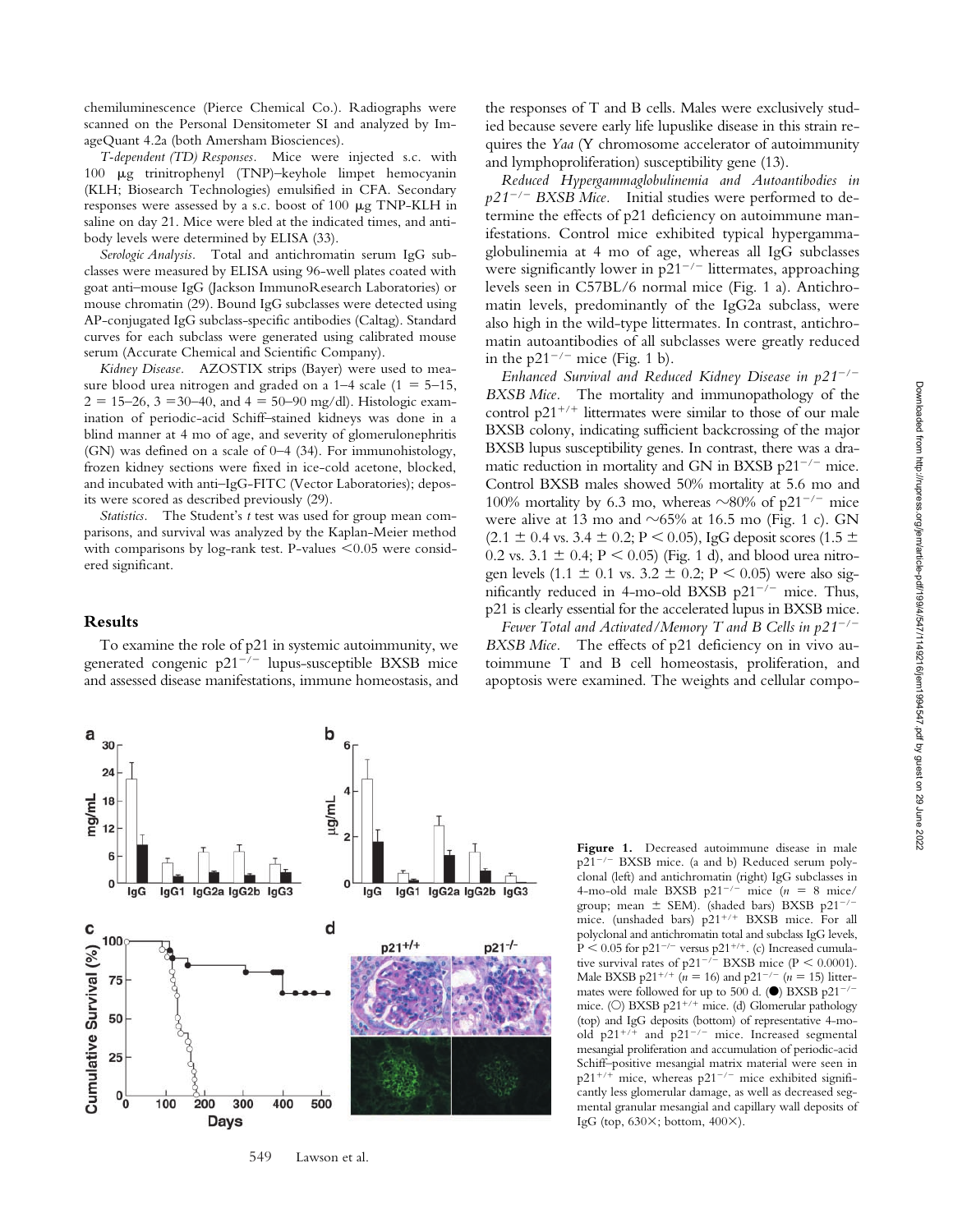|                               |        |                     |         | T cells ( $\times$ 10 <sup>6</sup> )                               |                                                                                                                                                                                                          |    |  |                                              |                                                                | B cells ( $\times$ 10 <sup>6</sup> ) |                                                     |
|-------------------------------|--------|---------------------|---------|--------------------------------------------------------------------|----------------------------------------------------------------------------------------------------------------------------------------------------------------------------------------------------------|----|--|----------------------------------------------|----------------------------------------------------------------|--------------------------------------|-----------------------------------------------------|
|                               | Weight | Total<br>$(X 10^6)$ | $CD4^+$ |                                                                    | $CD4^+CD44^{\text{hi}}$ $CD4^+CD44^{\text{hi}}AV^+$ $CD4^+IFN-\gamma^+$ $CD8^+$                                                                                                                          |    |  |                                              | CD8 <sup>+</sup> CD44hi CD8 <sup>+</sup> CD44hiAV <sup>+</sup> | $CD19+$                              | $CD19+CD69+$                                        |
| Spleen<br>BXSB<br>$p21^{+/+}$ |        |                     |         |                                                                    | $0.4 \pm 0.05$ 190.4 $\pm$ 21.0 29.4 $\pm$ 4.4 24.4 $\pm$ 3.3 0.97 $\pm$ 0.02 (4%) <sup>a</sup>                                                                                                          | ND |  | $15.3 \pm 8.0$ $8.8 \pm 4.6$                 | ND                                                             | $126 \pm 14.4$                       | $9.1 \pm 2.2$                                       |
| BXSB<br>$p21^{-/-}$           |        |                     |         |                                                                    | $0.3 \pm 0.1$ 170.4 $\pm$ 37.1 18 $\pm$ 2.2 <sup>b</sup> 11.7 $\pm$ 1.4 <sup>b</sup> 1.91 $\pm$ 0.03 <sup>b</sup> (16%) <sup>a</sup>                                                                     | ND |  | $14.5 \pm 1.5$ 6.7 $\pm$ 0.4                 | ND                                                             | $102.7 \pm 20.5$ 6.0 $\pm$ 1.3       |                                                     |
| LN<br>$p21^{+/+}$             |        |                     |         | BXSB $0.5 \pm 0.11$ 249.2 $\pm$ 21.0 75.6 $\pm$ 9.9 45.1 $\pm$ 6.4 | $3.7 \pm 0.2$ (8%) <sup>a</sup>                                                                                                                                                                          |    |  | $16.6 \pm 2.2$ $25.3 \pm 5.0$ $14.8 \pm 2.6$ | $2.2 \pm 0.6$                                                  | $117.8 \pm 2.5$                      | $5.3 \pm 1.9$                                       |
| $p21^{-/-}$                   |        |                     |         |                                                                    | BXSB $0.1 \pm 0.04^{\circ}$ 52 $\pm 4.7^{\circ}$ 15.3 $\pm 3.2^{\circ}$ 6.5 $\pm 0.2^{\circ}$ 1.4 $\pm 0.1^{\circ}$ (22%) <sup>3</sup> 3.7 $\pm 1.0^{\circ}$ 4.5 $\pm 1.5^{\circ}$ 1.7 $\pm 0.4^{\circ}$ |    |  |                                              | $0.4 \pm 0.1^{\circ}$                                          |                                      | $27.2 \pm 4.1^{\circ}$ 0.8 $\pm$ 0.0.3 <sup>b</sup> |

Spleen and combined LN (axillary, inguinal, cervical, and mesenteric) weights ( $n = 8$  mice/group) are shown (mean  $\pm$  SEM g). T and B cell subsets from p21<sup>+/+</sup> and p21<sup>-/-</sup> BXSB mice at 4 mo of age are indicated as total numbers (mean  $\pm$  SEM) of splenocytes or their respective subset ( $n = 5$ mice/group).

<sup>a</sup>Percent of CD4<sup>+</sup>CD44<sup>hi</sup> T cells that are  $AV^+$ .

 $bP < 0.05$  between p21<sup>+/+</sup> and p21<sup>-/-</sup> mice. ND, not determined.

sition of spleen and LN are shown in Table I. Spleen weight and total cell numbers as well as numbers of  $CD8<sup>+</sup>$  and activated/memory CD8+CD44hi T cells were unaffected by the lack of p21, but, strikingly, total splenic  $CD4^+$  and activated/memory CD4<sup>+</sup>CD44hi cells were significantly reduced ( $P < 0.05$ ). When spleen cells were examined for preapoptotic cells,  $p21^{-/-}$  mice had a significant twofold increase in the number of Annexin V-binding CD4<sup>+</sup>CD44hi T cells, which represented a fourfold increase in percentage  $(16.3 \pm 2.1 \text{ vs. } 4.0 \pm 0.8\%; P \le 0.05; \text{ Table I}).$  In contrast, splenic B cells (CD19<sup>+</sup>), activated (Table I, CD69<sup>+</sup>), memory  $(CD27<sup>+</sup>)$ , B1a  $(CD5<sup>+</sup>)$ , follicular, and marginal zone B

**Table II.** *Long-Term In Vivo BrdU Incorporation of T and B Cells in Male BXSB*  $p21^{+/+}$  *and*  $p21^{-/-}$  *Mice* 

|                 | BrdU <sup>hi</sup> |                        |  |  |  |
|-----------------|--------------------|------------------------|--|--|--|
| Cell population | BXSB $p21^{+/+}$   | BXSB $p21^{-/-}$       |  |  |  |
|                 | $\frac{0}{0}$      | $\frac{0}{0}$          |  |  |  |
| $CD4^+$         | $8.9 \pm 0.9$      | $19.0 \pm 2.3^{\circ}$ |  |  |  |
| $CD4+CD44$ hi   | $24.2 \pm 2.0$     | $36.5 \pm 3.2^{\circ}$ |  |  |  |
| $CD8+$          | $9.7 \pm 1.2$      | $15.2 \pm 2.4$         |  |  |  |
| $CD8+CD44hi$    | $13.1 \pm 1.8$     | $12.4 \pm 2.9$         |  |  |  |
| $CD45R/B220+$   | $25.5 \pm 2.1$     | $29.0 \pm 5.8$         |  |  |  |

4-mo-old male BXSB p21<sup>+/+</sup> and p21<sup>-/-</sup> were fed BrdU in drinking water for 9 d. T and B cells (B220<sup>+</sup>) defined by  $FACS^{\circledast}$  as BrdU<sup>hi</sup> are indicated as percentages of the listed cell populations.

 $P^2 > 0.05$  between male BXSB p21<sup>+/+</sup> and p21<sup>-/-</sup> mice (*n* = 3).

550 p21 Deficiency Inhibits Systemic Autoimmunity

cell populations (not depicted) were unaffected. BXSB male mice also develop an expanded peripheral blood population of unusual Mac-1<sup>+</sup> MHC class II<sup>-</sup> monocytes whose contributions to disease remains unknown (35). However, the frequency of these cells was equivalent in  $p21^{-/-}$  and  $p21^{+/+}$ mice  $(20.3 \pm 1.3 \text{ vs. } 19.2 \pm 2.1\%)$ .

For the LN, there were significant approximately fivefold reductions in both weight and total cell numbers in p21-/- mice at 4 mo as well as lower numbers of T and B cells and their subsets (Table I,  $P < 0.05$ ). Notably, the percentage of preapoptotic (Annexin  $V^+$ ) activated/memory  $CD4+CD4<sup>hi</sup>$  T cells was  $\sim$ 2.6-fold higher in the p21<sup>-/-</sup> versus p21<sup>+/+</sup> mice (21.5 vs. 8.2%; P < 0.05). The absolute number of intracellular IFN- $\gamma^+$  T cells was also greatly reduced in LNs of p21-deficient mice (Table I).

*Enhanced Cycling of Activated/Memory CD4CD44hi T Cells in p21*-*/*- *BXSB Mice.* Analysis of in vivo proliferation indicated enhanced cycling of  $CD4^+$  T cells in p21deficient animals, with significant increases in both total



**Figure 2.** Representative distribution of  $G_0$ - versus  $G_1$ -phase in CD4<sup>+</sup>CD44hi T cells. Splenocytes from 3-mo-old mice  $(n = 4)$ animals/group) were stained with antibodies to CD4 and CD44, followed by sequential incubation with Hoechst 33342 (DNA-binding dye) and Pyronin Y (RNA-binding dye) and analyzed by flow cytometry. Pyronin Y staining of  $G_0/G_1$ -phase CD4<sup>+</sup>CD44hi T cells from  $p21^{-/-}$ and  $p21^{+/+}$  BXSB mice is shown  $(P < 0.05)$ .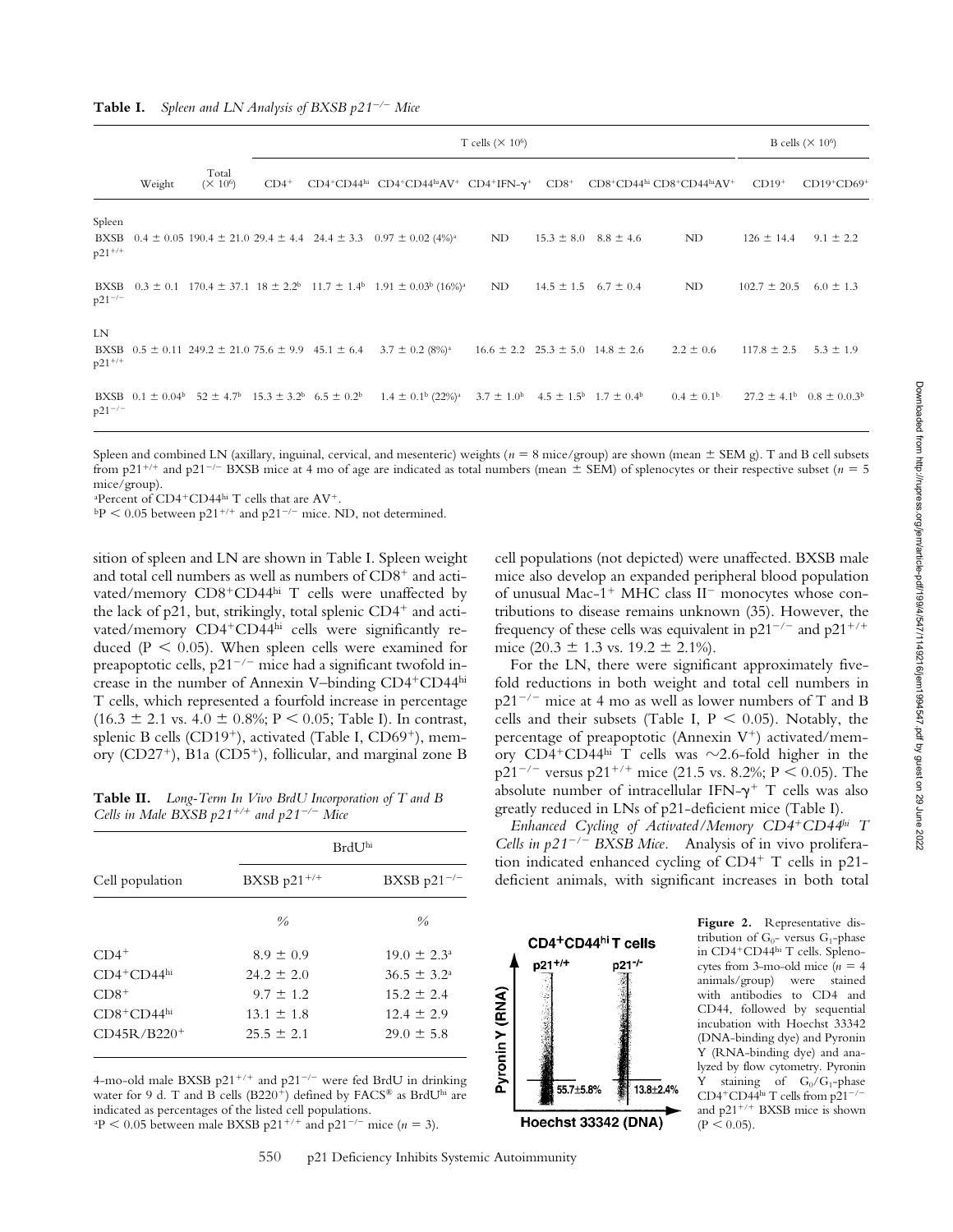

**Figure 3.** Enhanced proliferation and apoptosis of  $p21^{-/-}$  T cells from male BXSB mice. (a) Increased proliferation of  $p21^{-/-}$  T cells after in vitro cross-linking of antigen receptors. LN cells  $(n = 3$  mice/group) were stimulated with increasing concentrations of plate-bound anti-CD3 (0.1–20  $\mu$ g/ml) plus 5  $\mu$ g/ml of soluble anti-CD28 antibodies and assessed for [3H]thymidine incorporation at 72 h (mean  $\pm$  SEM cpm). (shaded bars) BXSB p21<sup>-/-</sup> mice. (unshaded bars) p21<sup>+/+</sup> BXSB mice. (b) Kinetics of in vitro proliferation. LN cells  $(n = 3$  mice/group) were stimulated with 10  $\mu$ g/ml of plate-bound anti-CD3 plus 5  $\mu$ g/ml of soluble anti-CD28 antibodies and assessed for [3H]thymidine incorporation at the indicated time points. Results are representative of two independent experiments ( $n = 3$  mice/group). ( $\bullet$ ) BXSB p21<sup>-/-</sup> mice. (O) BXSB p21<sup>+/+</sup> mice. (c) Increased AICD of p21<sup>-/-</sup> T cells. T cell were stimulated with  $0.5 \ \mu$ g/ml of soluble anti-CD3 for 48 h followed by TCR religation with 10  $\mu$ g/ml of plate-bound anti-CD3 ( $n = 3$  mice/group). Percent of apoptotic (Annexin V<sup>+</sup>PI<sup>-</sup>) CD4<sup>+</sup> T cells was determined by FACS®. Similar results were obtained with  $CD8^+$  T cells. ( $\bullet$ ) BXSB p21<sup>-/-</sup> mice. (O) BXSB p21<sup>+/+</sup> mice. (d) Increased proliferation of wild-type BXSB T cells treated with p21 AS oligonucleotides. LN cells  $(n = 4)$ mice/group) were stimulated with 10  $\mu$ g/ml of plate-bound anti-CD3 plus  $5 \mu g/ml$  of soluble anti-CD28 antibodies in the presence of either p21 AS or control oligonucleotides (all AS oligonucleotides at 400 nM) and assessed for  $[3H]$ thymidine incorporation (mean  $\pm$  SEM cpm). (e) Increased AICD of wild-type BXSB T cells treated with p21 AS oligonucleotides. Wild-type BXSB T cells were stimulated with  $0.5 \mu g/ml$  of soluble anti-CD3 followed by TCR religation with 10  $\mu$ g/ml of platebound anti-CD3 in the constant presence of p21 AS or control oligonu-

CD4<sup>+</sup>BrdU<sup>hi</sup> and CD4<sup>+</sup>CD44hiBrdU<sup>hi</sup> T cells, whereas frequencies of cycling  $CD8<sup>+</sup>$  T cells and B cells were unaltered (Table II).

To further define the in vivo cycling characteristics of p21-deficient CD4<sup>+</sup>CD44<sup>hi</sup> T cells, the frequency of cells in  $G_0$ - versus  $G_1$ -phase was determined by the RNA indicator dye Pyronin Y. Strikingly, the frequency of Pyronin  $Y<sup>hi</sup>$  (G1-phase)  $CD4+CD44<sup>hi</sup>$  T cells was significantly higher in p21-deficient mice versus BXSB male controls  $(86.2 \pm 2.4\% \text{ vs. } 44.3 \pm 5.8\%; \text{ Fig. 2, } P \leq 0.05).$ 

*Enhanced Proliferation and Apoptosis of p21<sup>-/-</sup> T Cells.* Previous in vitro analyses with  $p21^{-/-}$  T cells from nonautoimmune mice showed increased proliferation compared with wild-type T cells (36, 37). Similarly, BXSB p21<sup>-/-</sup> T cells showed enhanced proliferation compared with wildtype T cells ( $P < 0.05$ ) after engagement of CD3 and CD28, with no apparent alteration of the TCR-induced activation threshold (Fig. 3 a). Increased proliferation was not attributed to enhanced TCR expression, which was equivalent between the two types of T cells before and after stimulation (unpublished data). These findings were further supported by time-kinetic analysis showing equal proliferation of  $p21^{-/-}$  and wild-type T cells up to 24 h, but significantly greater proliferation of  $p21^{-/-}$  T cells by 72 h (Fig. 3 b). Interestingly,  $p21^{-/-}$  T cell proliferation declined faster than control T cells, reaching baseline levels by  $\sim$ 120 h after stimulation compared with  $>150$  h for the p21<sup>+/+</sup> cells, suggesting increased apoptosis by the p21-deficient cells.

To test whether  $p21^{-/-}$  T cells undergo enhanced apoptosis, we assessed in vitro AICD by incubating these cells for 48 h with soluble anti-CD3, followed by religation with plate-bound anti-CD3 (18). At 24 h after religation, the percentage of Annexin V<sup>+</sup>/Propidium Iodide<sup>-</sup>(AV<sup>+</sup>PI<sup>-</sup>, preapoptotic)  $CD4^+$  T cells was similar for  $p21^{-/-}$  and  $p21^{+/+}$  cells. However, by 48 h, the  $p21^{-/-}$  cells showed a greater percentage of preapoptotic cells, which was more pronounced by 72 h (Fig. 3 c, P < 0.05). Similar results were obtained with  $CD8<sup>+</sup>$  T cells (not depicted).

To confirm that the absence of p21 was responsible for the increased proliferation and apoptosis, the effect of Penetratinconjugated p21 AS oligonucleotides on T cell proliferation and AICD was assessed. Wild-type T cells transfected with either of two p21-specific AS oligonucleotides, but not with a control oligonucleotide, showed significantly increased proliferation (Fig. 3 d) and apoptosis (Fig. 3 e), approaching the levels of the p21<sup>-/-</sup> cells (P < 0.05). Similar results were observed with  $CD8<sup>+</sup>$  T cells (unpublished data). The oligonucleotides had no discernible effect on viability, and Western blot analysis confirmed that the two specific p21 AS oligonu-

cleotides (400 nM;  $n = 3$  mice/group). ( $\blacksquare$ ) AS oligo no. 1. ( $\Box$ ) AS oligo no. 2. (A) Control oligonucleotide. (e, inset) Western blot analysis of wild-type BXSB T cells treated with either p21 AS or control oligonucleotides. T cells were stimulated with 10  $\mu$ g/ml anti-CD3 and 5  $\mu$ g/ml CD28 antibodies in the presence of AS or control oligonucleotides (400 nm). Whole cell lysates were analyzed by Western blot using anti-p21 and antiactin antibodies.  $\star$ ,  $P < 0.05$  by Student's *t* test.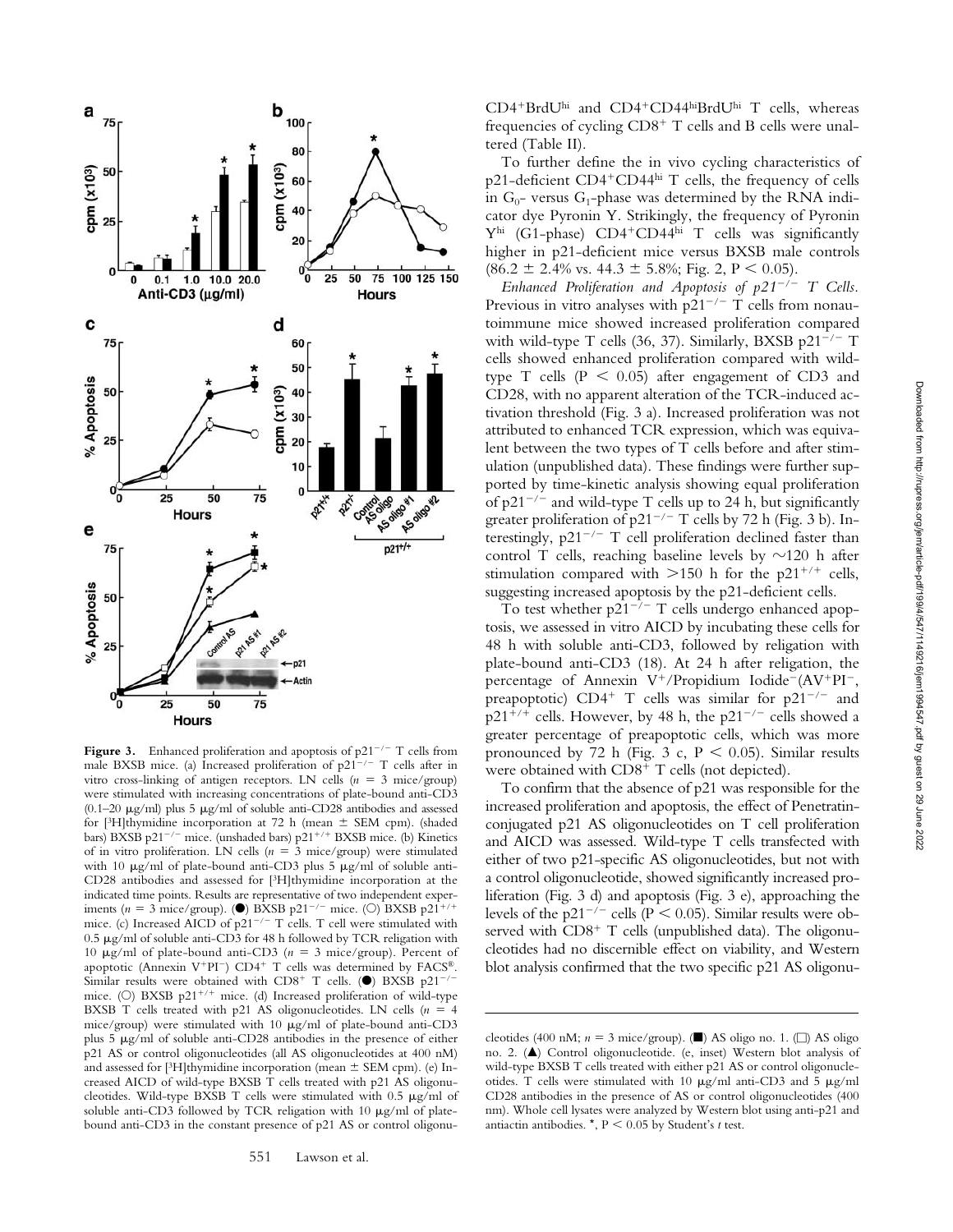

**Figure 4.** Enhanced Fas/FasLmediated apoptosis of p21<sup>-/-</sup> T cells from male BXSB mice. (a) Increased anti-Fas induced apoptosis of  $p21^{-/-}$  T cells. LN cells  $(n = 3$  mice/group) were first stimulated with 10  $\mu$ g/ml of soluble anti-CD3 and  $5 \mu g/ml$ CD28 for 48 h and then with 5 g/ml anti-Fas antibody and analyzed for percentage of apoptotic (Annexin V<sup>+</sup>PI<sup>-</sup>) CD4<sup>+</sup> T cells. ( $\bullet$ ) BXSB p21<sup>-/-</sup> mice. (O) BXSB p21<sup>+/+</sup> mice. \*, P < 0.05. (b) Increased caspase 8 and 3 activation and reduced mitochrondrial membrane potential ( $\Delta \Psi$ m) in p21<sup>-/-</sup> T cells after induction of AICD. T cells  $(n = 3)$ mice/group) were stimulated with 0.1  $\mu$ g/ml of soluble anti-CD3, religated with 10  $\mu$ g/ml of plate-bound anti-CD3, and analyzed by FACS® for activation of caspases 8 and 3 and for change in mitochondrial transmembrane potential. The percentage of cells expressing activated caspases 8 or 3 and reduced  $\Delta\Psi$ m is indicated (mean  $\pm$  SEM). P < 0.05 be-

tween  $p21^{+/+}$  and  $p21^{-/-}$  for all time points shown. (c) Fas blockade inhibits AICD of  $p21^{+/+}$  and  $p21^{-/-}$  T cells. T cells ( $n = 3$  mice/group) were stimulated with 0.1 µg/ml of soluble anti-CD3 for 48 h, religated with 10 µg/ml of plate-bound anti-CD3 in the presence or absence of 10 µg/ml of blocking anti-FasL antibody, and analyzed for Annexin V positivity. Similar inhibition was also observed after treatment with Fas-blocking soluble Fas/ Fc. ( $\blacklozenge$ ) BXSB p21<sup>-/-</sup> mice plus anti-FasL. ( $\blacksquare$ ) BXSB p21<sup>+/+</sup> mice plus anti-FasL. ( $\heartsuit$ ) BXSB p21<sup>-/-</sup> mice. ( $\Box$ ) BXSB p21<sup>+/+</sup> mice. \*, P < 0.05 for untreated ( $\Diamond$  or  $\Box$ ) versus anti-FasL–treated groups ( $\blacklozenge$  or  $\blacksquare$ ) at 48 and 72 h, and for untreated p21<sup>-/-</sup> ( $\Diamond$ ) versus p21<sup>+/+</sup> ( $\Box$ ) mice at 72 h.

cleotides, but not the control oligonucleotide, efficiently blocked p21 protein expression (Fig. 3 e, inset).

*Enhancement of the Extrinsic Pathway of Apoptosis in p21<sup>-/-</sup> T Cells.* Fas and FasL expression of anti-CD3– and anti-CD28-activated  $p21^{+/+}$  and  $p21^{-/-}$  CD4 T cells was equivalent (unpublished data). However, anti-Fas–induced apoptosis of activated CD4 T cells was higher in p21-deficient T cells (Fig. 4 a). Accordingly, kinetic studies showed that the frequency of  $p21^{-/-}$  T cells undergoing AICD that had converted initiator procaspase 8 and effector procaspase 3 to active caspases was significantly higher than wild-type cells at all time points (Fig. 4 b). Similarly, loss of mitochondrial transmembrane potential was more pronounced in p21<sup>-/-</sup> than p21<sup>+/+</sup> cells (Fig. 4 b). However, AICD was inhibited in both types of T cells by either anti-FasL mAb (Fig. 4 c) or Fas/Fc (not depicted). Thus, as expected, the Fas/FasL pathway is the primary mediator of AICD in p21<sup>+/+</sup> and p21<sup>-/-</sup> T cells, but the CD95 signaling cascade and associated events are amplified in  $p21^{-/-}$  cells.

*Participation of the Intrinsic Pathway of Apoptosis.* Although the extrinsic CD95-mediated apoptosis pathway is generally sufficient for AICD, depending on cell type and/or signal strength, the intrinsic pathway may facilitate this process (38-40).  $p21^{-/-}$  T cells cultured with anti-CD3 and anti-CD28 for 48 h expressed 1.9-fold more p53 and 1.7-fold less Bcl-2 protein than control cells. Although Bax expression was unaltered, the ratio of Bax/Bcl-2 shifted moderately to-

ward the proapoptotic Bax  $(5.3 \text{ in } p21^{-/-} \text{ vs. } 3.1 \text{ in } p21^{+/+})$ (Fig. 5;  $P < 0.05$ ). In addition, activated wild-type T cells cultured in the presence of transfecting p21 AS oligonucleotides showed a 1.7-fold decrease in Bcl-2 and, in this case, a 1.9-fold increase in Bax expression, resulting in a more pronounced shift in the Bax/Bcl-2 ratio  $(8.1; P \le 0.05)$ .

*Enhanced Proliferation and Apoptosis of p21*-*/*- *B Cells.* As reported for T cells, B cells from lupus-predisposed mice have also been shown to be both arrested in  $G_1$  and apoptosis resistant (10, 41). Indeed, we detected high p21 levels in male, but not female, B cells (Fig. 6 a). Accordingly, activation with anti-IgM plus IL-4 induced higher proliferation (Fig. 6 b;  $P < 0.05$ ), and cross-linking with anti-IgM resulted in accelerated and enhanced apoptosis of  $p21^{-/-}$ compared with wild-type B cells (Fig. 6 c;  $P \le 0.05$ ).



Figure 5. Participation of the intrinsic pathway of apoptosis in p21<sup>-/-</sup> T cells from male BXSB mice. Increased p53 and reduced Bcl-2 expression in activated  $p21^{-/-}$  T cells. T cells ( $n = 5$  mice/group) were activated with 10  $\mu$ g/ml anti-CD3 plus 5  $\mu$ g/ml anti-CD28, and lysates were analyzed by Western blot.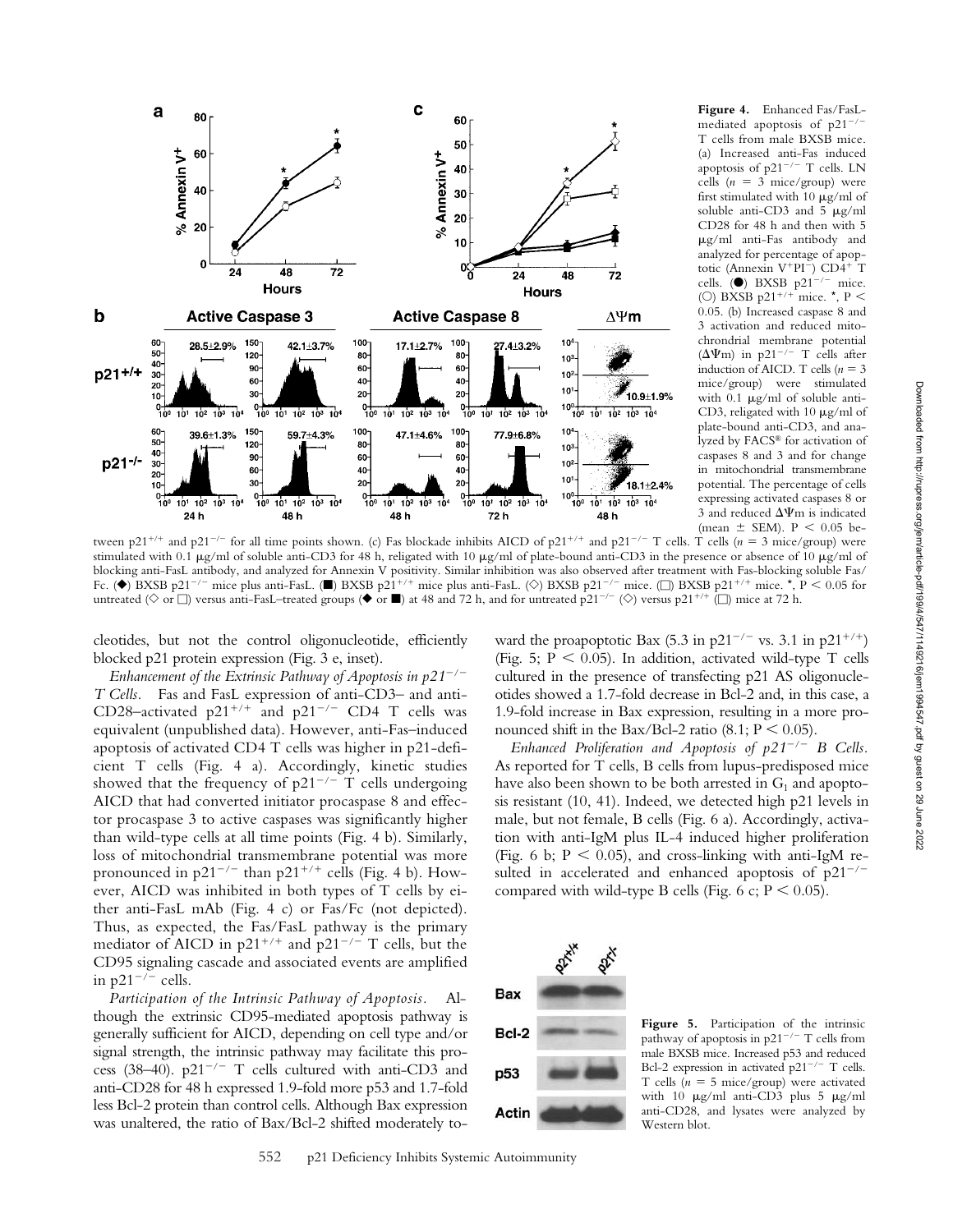

**Figure 6.** Enhanced proliferation and apoptosis, and reduced late secondary immunoglobulin responses of  $p21^{-/-}$  B cells from

150 100 lm/gu 50 စ္ပဲ  $\overline{21}$ 28 35 14 42 ٠ Primary Secondary Days Injection **Boost** 

male BXSB mice. (a) Increased p21 expression in B cells from older male BXSB mice. Sorted B cells (CD19<sup>+</sup>) from 3-mo-old wild-type male or female BXSB mice ( $n = 5$  mice/group) were analyzed by RNase protection assay for expression of p21 and L32 (control). (b) Increased proliferation of  $p21^{-/-}$  B cells after IgM cross-linking. Splenocytes ( $n = 3$  mice/group) were stimulated with 10  $\mu$ g/ml of soluble goat F(ab')<sub>2</sub> anti-mouse IgM in the presence of IL-4 and assessed for [3H]thymidine incorporation (mean  $\pm$  SEM cpm). ( $\bullet$ ) BXSB p21<sup>-/-</sup> mice. (O) BXSB p21<sup>+/+</sup> mice. (c) Enhanced AICD of p21<sup>-/-</sup> B cells. Annexin V positivity of B cells was assessed after anti-IgM stimulation with 10  $\mu$ g/ml of soluble goat F(ab')<sub>2</sub> anti-mouse IgM ( $n = 3$  mice/group). ( $\bullet$ ) BXSB p21<sup>-/-</sup> mice. (O) BXSB p21<sup>+/+</sup> mice. (d) Anti-TNP antibody levels after primary and secondary immunizations. 2-mo-old male BXSB  $p21^{-/-}$  and  $p21^{+/+}$  mice  $(n = 4$  mice/group) were injected s.c. with 100 µg TNP-KLH emulsified in CFA. Secondary responses were assessed by boosting mice s.c. with 100  $\mu$ g TNP-KLH in saline on day 21. Mice were bled at the indicated times, and serum was analyzed by ELISA. ( $\bullet$ ) BXSB p21<sup>-/-</sup> mice. (O) BXSB p21<sup>+/+</sup> mice.  $\star$ , P  $\leq$  0.05 by Student's *t* test.

*Enhanced Primary, but Reduced Late Secondary, TD IgG Responses in p21*-*/*- *BXSB Mice.* When TD antibody responses to TNP-KLH were examined,  $p21^{-/-}$  mice showed fivefold higher primary IgG (Fig. 6 d) and marginally increased IgM (not depicted) responses at day 14 compared with wild-type mice. However, 7 d after rechallenge, the secondary IgG response increased twofold in  $p21^{-/-}$ versus 12-fold in the wild-type mice. Notably, the secondary response in the  $p21^{-/-}$  mice precipitously declined thereafter to almost baseline levels by day 35, whereas the decline was gradual in the wild-type mice, a finding compatible with enhanced AICD in the  $p21^{-/-}$  cells.

*Fewer Quiescent Stem Cells in p21*-*/*- *BXSB Mice.* We also determined whether  $p21^{-/-}$  BXSB mice have reduced numbers of quiescent stem cells by analyzing the RNA content of Lin<sup>-</sup>Sca-1<sup>+</sup> bone marrow cells using Pyronin Y staining. Similar to previous papers with  $p21^{-/-}$  normal background mice (30), autoimmune  $p21^{-/-}$  mice had fewer stem cells in G<sub>0</sub>-phase than controls (7.8  $\pm$  0.4% vs. 12.2  $\pm$  1.25%; P < 0.01), perhaps reducing the renewal capacity of these cells and consequent generation of precursor T and B cells.

## **Discussion**

Herein, we demonstrate that deletion of the CDKI p21 significantly reduced serologic, cellular, and histologic disease manifestations and increased survival of lupus-prone BXSB mice. Furthermore, there was reduced accumulation of proliferation- and apoptosis-resistant T and B cells through a novel mechanism involving enhanced entry of these cells into the cell cycle followed by apoptotic death.

These findings clearly show that accumulation of replication/apoptosis-resistant T and B cells in this spontaneous lupus model is dependent on increased p21 expression, and suggest that these cells contribute significantly to the autoimmune and inflammatory processes that are critical for disease pathogenesis.

Classically, p21 inhibits cell cycle entry by blocking formation of active cyclin–CDK complexes. However, more recently identified p21 functions, including inhibition of DNA replication through proliferating cell nuclear antigen binding, repression of E2F, interference with c-Myc, control of certain transcription coactivators, and other interactions may also be involved in cell cycle blockade (21, 24).

Growth factors initiate and maintain the entry of cells from  $G_1$  to S phase in the cell cycle (42). Mitogen-activated protein kinase (MAPK) signaling induces D cyclins, resulting in activation of CDK4 and CDK6, and progression of cells through  $G_1$ . However, MAPK signaling has also been shown to induce CDKIs, including p21, and growth arrest (43–45). Thus, it has been suggested that strong or sustained activation of MAPK signaling leads to induction of CDKIs and cell cycle arrest, whereas transient activation promotes cell cycle.

This cellular activation model provides a possible explanation for the accumulation of activated/memory phenotype  $CD4^+$  T cells in lupus (Fig. 7). We hypothesize that genetic susceptibility predisposes lupus T cells to hyperrespond through a variety of mechanisms, such as increased antigen presentation or lack of regulatory signaling. Many of these mechanisms have been revealed recently by analyses of spontaneous as well as gene knockout and transgenic mice with lupuslike disease (46, 47). This enhanced activa-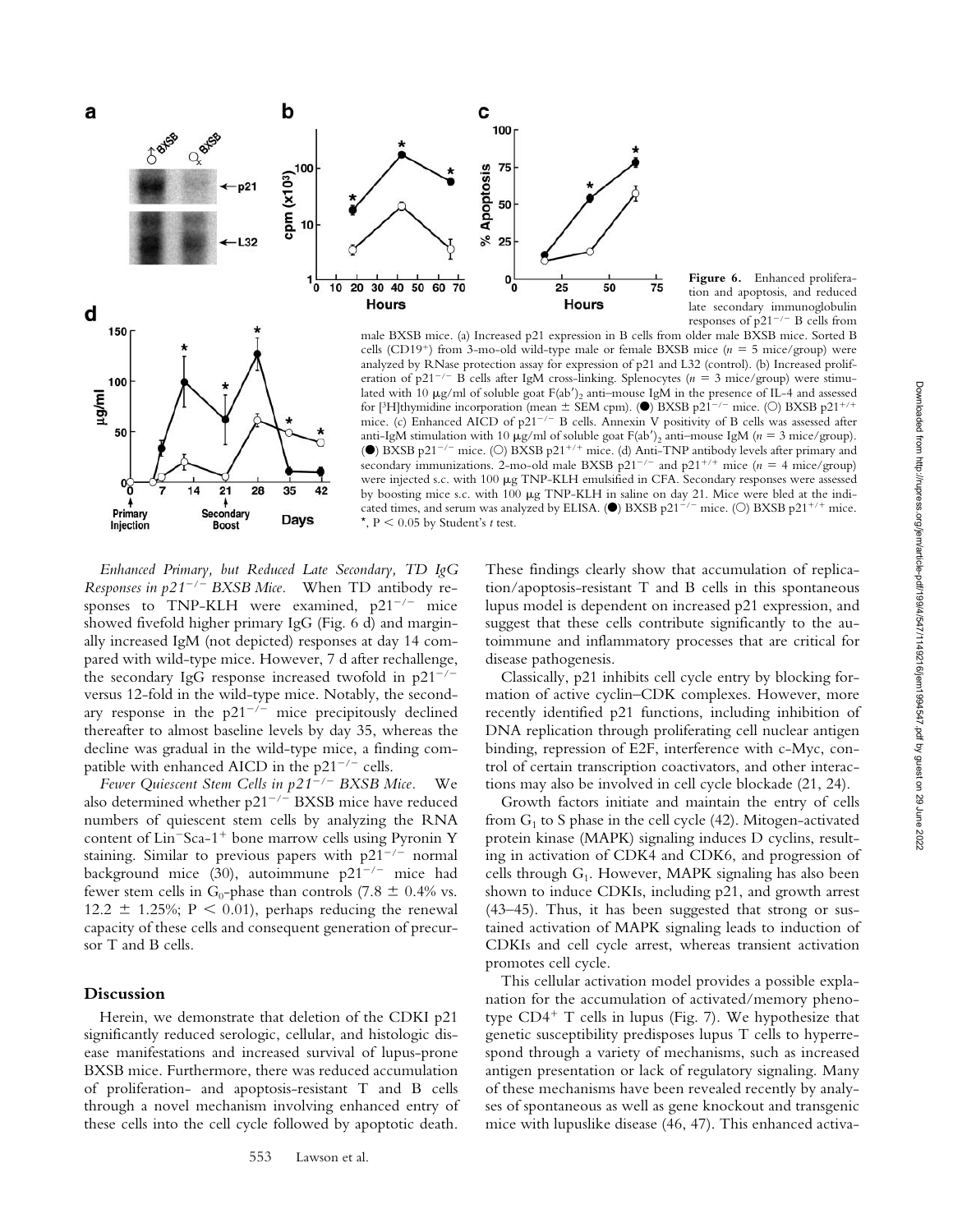

Figure 7. T cell senescence and p21 in systemic autoimmunity. In lupus-prone mice, the accumulated activated/memory CD4<sup>+</sup> T cells are in a state resembling replicative senescence. We hypothesize that repeated stimulation of CD4 T cells (depicted by the hypothetical movement of cells from the memory to effector compartments) by self-antigens (Ag) leads to resistance to proliferation and apoptosis (senescent-like cell), due in large part to increased levels of CDKIs. Senescent cells are metabolically active and can produce proinflammatory cytokines. As shown in this work, the gradual accumulation of these activated/memory phenotype CD4+ T cells and subsequent development of autoimmunity is dependent on p21. Furthermore, our

data indicate that the fraction of activated/memory CD4+CD44hi T cells that escape AICD in wild-type autoimmune mice (because of increased CDKIs) do not accumulate in  $G_0/G_1$ -phase in p21-deficient mice; instead, they proliferate and become susceptible to Fas-mediated apoptosis. Thus, the lack of p21 appears to restore homeostasis of autoreactive CD4<sup>+</sup>CD44<sup>hi</sup> T cells by preventing their transition to a senescent-like state.

tion, together with continuous stimulation by ever-present self-antigens, will lead to repeated interconversions of T cells from effector to memory and vice versa. Selection of high affinity memory T cells results in increased MAPK signaling, induction of CDKIs, and finally accumulation of memory phenotype T cells that are replication and apoptosis resistant. Potential experimental analogies are resistance to cell cycle progression of T cells cultured for prolonged periods with anti-CD3 antibody (48) and high concentrations of superantigen (49) or specific antigen (50). In further support of this hypothesis, HLA-A1–specific T cells repeatedly stimulated in vitro with antigen to emulate possible autoimmune responses converted to effector/memory phenotype cells resistant to CD95-mediated AICD (51). As discussed here, absence of the pancyclin inhibitor p21 reduces the likelihood of cells attaining this  $G_0/G_1$  arrested state, and their accumulation. It is significant that despite the multiple pancyclin inhibitors (p21, p27, and p57), deletion of p21 can accomplish this effect, implying that functional redundancy among these molecules is only partial.

Extensive data have shown previously that p21 inhibits apoptosis of various cell types by directly affecting expression/function of several molecules involved in this process (24, 52). We demonstrated that p21 deletion amplified T cell AICD by promoting the extrinsic pathway of apoptosis. Thus, in the absence of p21, Fas/FasL-mediated apoptosis was enhanced, concurrent with increased conversion of procaspases 8 and 3 to active caspases, and loss of mitochondrial transmembrane potential. Moreover, wild-type T cells behaved similarly to p21-deficient cells when transfected with p21 AS oligonucleotides. The results clearly establish that p21 is a significant inhibitor of Fas/ FasL-mediated T cell apoptosis. Enhanced sensitization of glioma cells to CD95-mediated apoptosis with p21 AS oligonucleotides associated with increased caspase 8 and 3 activation has been shown previously (40). We also observed increased apoptosis of anti-IgM cross-linked  $p21^{-/-}$ B cells, in agreement with studies showing diminished  $G_1$ -arrest and increased apoptosis of B cells treated with p21 AS oligonucleotides (53).

A potential biochemical explanation for the increased activation of procaspase 3 may be provided by the series of observations by Suzuki et al., who reported that p21 released from the CDK4/6 complex by survivin translocates to the mitochondria, binds to a putative mitochondrial adaptor protein, and sequesters procaspase 3 (54–57). Moreover, because p21 binds to the cleavage site of procaspase 3, conversion to the p17 active fragment is also reduced, thus impeding Fas-mediated apoptosis. In addition, evidence has been presented that active caspase 3 can cleave p21, reducing its inhibitory effects and accelerating apoptosis (58–61). Increases in proximal caspase 8 activation of p21-deficient cells undergoing AICD might be attributed to less interference with procaspase 8 cleavage (24), or to a feedback effect mediated by the increased levels of activated caspase 3 (40).

Depending on cell type and/or signal intensity, the extrinsic and intrinsic pathways of apoptosis may converge (38, 39). We found that activated  $p21^{-/-}$  T cells had only a moderate increase in p53 levels and a slight shift in the ratio of Bax/Bcl-2 toward the proapoptotic Bax. Stabilization of p53 and inversion of the Bcl-2/Bax ratio has also been reported in carcinoma cells undergoing chemotherapeutic drug-induced apoptosis (62). However, it appears that the intrinsic pathway plays a minor role, if any, in the enhanced AICD of  $p21^{-/-}$  T cells.

A slight reduction in the percentage (7.8 vs. 12.2%) of quiescent G<sub>0</sub>-phase hematopoietic stem cells in  $p21^{-/-}$ BXSB mice was also observed. However, this was not associated with hematopoietic precursor insufficiency, consistent with a previous paper in which  $p21^{-/-}$  bone marrow cells that required three serial passages before significant stem cell deficiency was observed (30). Furthermore, the reduction of T and B cells was limited to only certain lymphoid organs and cell subsets. Thus, it is highly unlikely that the slight decrease in percentage of quiescent stem cells plays a significant role in the reduction in activated/memory T and B cells and autoimmune disease in  $p21^{-/-}$  mice.

One of the most striking findings in this work is the difference in TD antibody responses of  $p21^{-/-}$  and wild-type BXSB mice. In the primary response,  $p21^{-/-}$  mice showed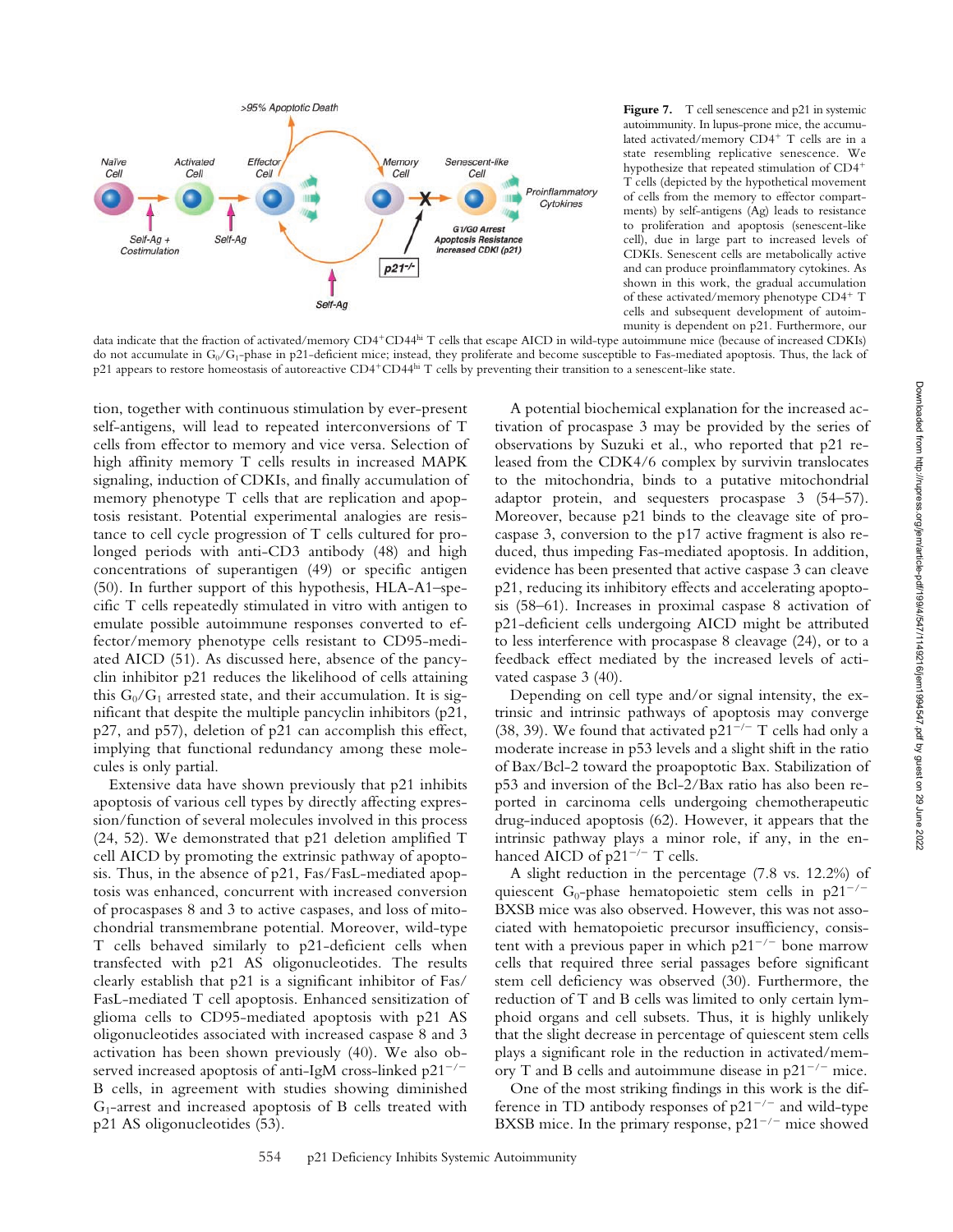much higher IgG levels, whereas in the secondary response, the antibody levels declined more rapidly compared with wild-type mice. The enhanced primary antibody response in  $p21^{-/-}$  mice is likely due to accelerated proliferation of helper T cells, whereas the rapid reduction in the secondary response is likely caused by increased AICD. This finding is compatible with our hypothesis that, under conditions of sustained T cell stimulation by constant exposure to self-antigens, lack of p21 leads to enhanced proliferation and apoptosis of self-reactive helper T cells, thereby reducing autoantibody responses.

Our findings contrast sharply with an initial report that older female, but not male, p21<sup>-/-</sup> mice of mixed 129/Sv  $\times$  $C57BL/6$  (129  $\times$  B6) background develop severe lupuslike features (36). Subsequent analyses by us with a different group of p21<sup>-/-</sup> mixed-background 129  $\times$  B6 mice and, more significantly, with female BXSB  $p21^{-/-}$  mice containing all lupus-predisposing genes except the *Yaa*, showed no appreciable induction of autoimmune disease (34, 37). Several papers have documented that the 129  $\times$ B6 mixed genomes spontaneously develop signs of systemic autoimmunity with low levels of GN, especially in females of advanced age (37, 63–66). Therefore, systemic autoimmunity in gene-deleted  $129 \times B6$  mice should be carefully controlled by performing a sufficient number of backcrosses to attain genetic homogeneity, and should include wild-type littermates. The present paper makes it clear that modulation of the cell cycle pathway by deleting the CDKI p21 inhibits the development of systemic autoimmunity. This is further supported by our recent finding that deficiency in another CDKI (i.e., p27) also results in reduction of lupuslike disease in male BXSB mice (unpublished data).

Although our work focused on male BXSB lupus mice, expansion of activated/memory phenotype T cell populations is common to other lupus strains (5, 67), and is observed in human systemic lupus erythematosus (68, 69). Accumulation of  $G_0/G_1$ -arrested T cell populations has also been observed in other autoimmune diseases, such as rheumatoid arthritis (70) and insulin-dependent diabetes (71, 72), and even in aging (73), suggesting that these cells may also contribute to the pathogenesis of these diseases and to immune senescence.

The present paper raises the possibility that efforts to block the activity of CDKIs may be a means to intervene in systemic autoimmunity and other immune-related disorders. The primary contribution of p21 in disease pathogenesis, and the relatively benign consequences of p21 deficiency (24), makes it a particularly promising therapeutic target. Blockade of p21 and possibly other CDKIs could be a novel approach that, instead of inhibiting, promotes proliferation and hence apoptosis of the accumulated autoreactive T and B cells. This may be a particularly powerful strategy for eliminating disease-promoting cells in advanced autoimmune diseases.

We thank J.D. Kuan, L. Simpson, V. Clifton, S. Koundouris, and A. Szydlik for their technical assistance, M.K. Occhipinti and J. Kuhns for their editorial assistance, and Drs. J. Sprent, G. Bokoch, and S. Reed for manuscript review and comments.

This is publication number 14384-IMM from the Department of Immunology at the The Scripps Research Institute. The work herein was supported in part by U.S. Public Health Service grants AR32103, AG15061, AR39555, and AR42242, and National Institutes of Health training grant AG00080.

*Submitted: 30 September 2003 Accepted: 18 December 2003*

#### **References**

- 1. Sprent, J., and D.F. Tough. 1994. Lymphocyte life-span and memory. *Science.* 265:1395–1400.
- 2. Ahmed, R., and D. Gray. 1996. Immunological memory and protective immunity: understanding their relation. *Science.* 272:54–60.
- 3. Theofilopoulos, A.N., and D.H. Kono. 1999. Murine lupus models: gene-specific and genome-wide studies. *In* Systemic Lupus Erythematosus. R.G. Lahita, editor. Academic Press, San Diego. 145–181.
- 4. Chu, E.B., D.N. Ernst, M.V. Hobbs, and W.O. Weigle. 1994. Maturational changes in  $CD4+$  cell subsets and lymphokine production in BXSB mice. *J. Immunol.* 152:4129–4138.
- 5. Sabzevari, H., S. Propp, D.H. Kono, and A.N. Theofilopoulos. 1997. G1 arrest and high expression of cyclin kinase and apoptosis inhibitors in accumulated activated/memory phenotype CD4+ cells of older lupus mice. *Eur. J. Immunol.* 27: 1901–1910.
- 6. Campisi, J. 1996. Replicative senescence: an old lives' tale? *Cell.* 84:497–500.
- 7. Noda, A., Y. Ning, S.F. Venable, O.M. Pereira-Smith, and J.R. Smith. 1994. Cloning of senescent cell-derived inhibitors of DNA synthesis using an expression screen. *Exp. Cell Res.* 211:90–98.
- 8. Sayama, K., Y. Shirakata, K. Midorikawa, Y. Hanakawa, and K. Hashimoto. 1999. Possible involvement of p21 but not of p16 or p53 in keratinocyte senescence. *J. Cell. Physiol.* 179:40–44.
- 9. Prud'homme, G.J., D.H. Kono, and A.N. Theofilopoulos. 1995. Quantitative polymerase chain reaction analysis reveals marked overexpression of interleukin-1 $\beta$ , interleukin-1 and interferon- $\gamma$  mRNA in the lymph nodes of lupus-prone mice. *Mol. Immunol.* 32:495–503.
- 10. Kozono, Y., B.L. Kotzin, and V.M. Holers. 1996. Resting B cells from New Zealand Black mice demonstrate a defect in apoptosis induction following surface IgM ligation. *J. Immunol.* 156:4498–4503.
- 11. Wither, J.E., A.D. Paterson, and B. Vukusic. 2000. Genetic dissection of B cell traits in New Zealand black mice. The expanded population of B cells expressing up-regulated costimulatory molecules shows linkage to Nba2. *Eur. J. Immunol.* 30:356–365.
- 12. Blossom, S., E.B. Chu, W.O. Weigle, and K.M. Gilbert. 1997. CD40 ligand expressed on B cells in the BXSB mouse model of systemic lupus erythematosus. *J. Immunol.* 159: 4580–4586.
- 13. Theofilopoulos, A.N., and F.J. Dixon. 1985. Murine models of systemic lupus erythematosus. *Adv. Immunol.* 37:269–390.
- 14. Green, D.R., and D.W. Scott. 1994. Activation-induced apoptosis in lymphocytes. *Curr. Opin. Immunol.* 6:476–487.
- 15. Sherr, C.J. 1996. Cancer cell cycles. *Science.* 274:1672–1677.
- 16. Renno, T., A. Attinger, S. Locatelli, T. Bakker, S. Vacheron, and H.R. MacDonald. 1999. Cutting edge: apoptosis of super-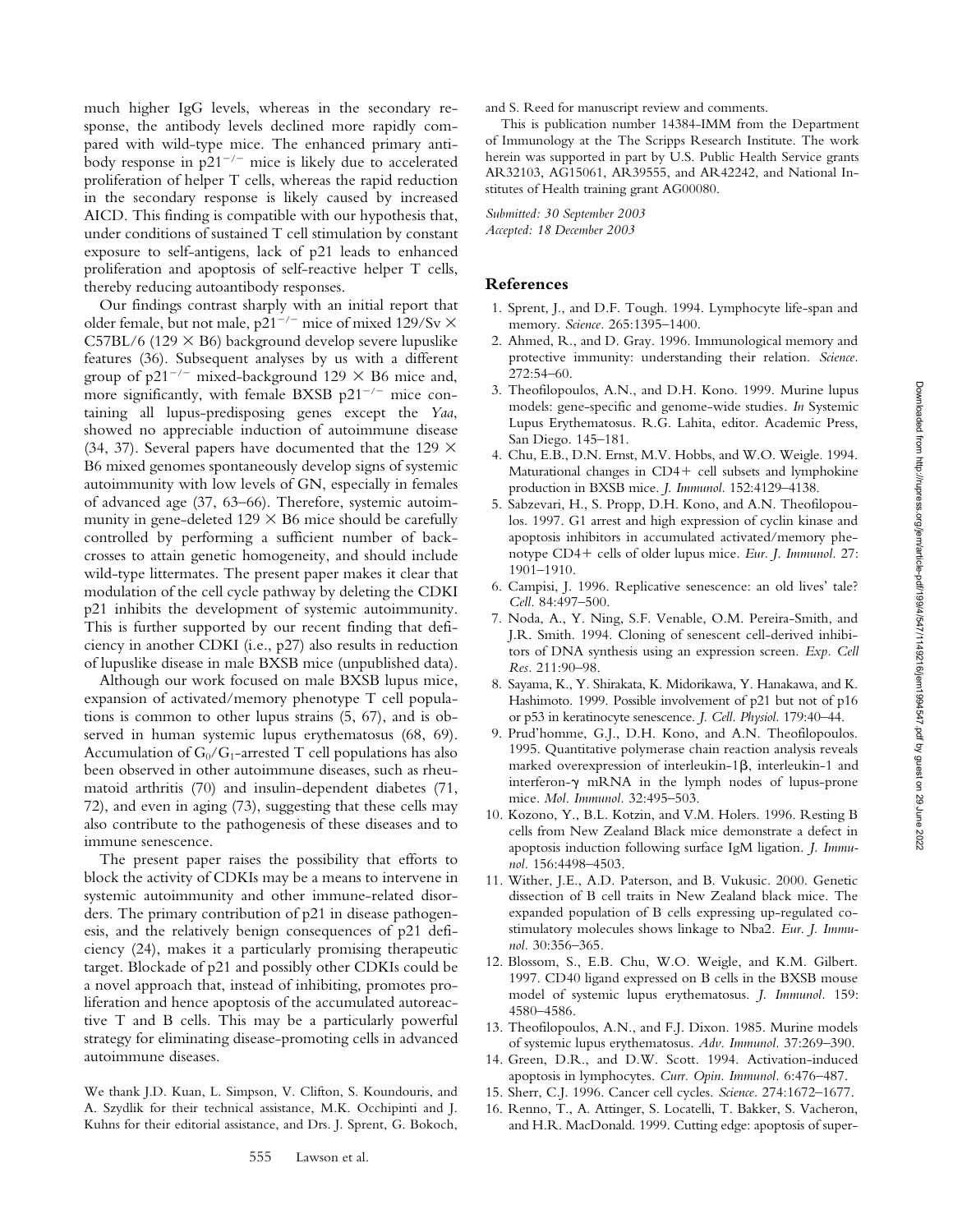antigen-activated T cells occurs preferentially after a discrete number of cell divisions in vivo. *J. Immunol.* 162:6312–6315.

- 17. Boehme, S.A., and M.J. Lenardo. 1993. Propriocidal apoptosis of mature T lymphocytes occurs at S phase of the cell cycle. *Eur. J. Immunol.* 23:1552–1560.
- 18. Radvanyi, L.G., Y. Shi, G.B. Mills, and R.G. Miller. 1996. Cell cycle progression out of G1 sensitizes primary-cultured nontransformed T cells to TCR-mediated apoptosis. *Cell. Immunol.* 170:260–273.
- 19. Fotedar, R., J. Flatt, S. Gupta, R.L. Margolis, P. Fitzgerald, H. Messier, and A. Fotedar. 1995. Activation-induced T-cell death is cell cycle dependent and regulated by cyclin B. *Mol. Cell. Biol.* 15:932–942.
- 20. Sherr, C.J., and J.M. Roberts. 1999. CDK inhibitors: positive and negative regulators of G1-phase progression. *Genes Dev.* 13:1501–1512.
- 21. Dotto, G.P. 2000. p21(WAF1/Cip1): more than a break to the cell cycle? *Biochim. Biophys. Acta.* 1471:M43–M56.
- 22. Harada, K., and G.R. Ogden. 2000. An overview of the cell cycle arrest protein, p21(WAF1). *Oral Oncol.* 36:3–7.
- 23. Vousden, K.H. 2000. p53: death star. *Cell.* 103:691–694.
- 24. Gartel, A.L., and A.L. Tyner. 2002. The role of the cyclindependent kinase inhibitor p21 in apoptosis. *Mol. Cancer Ther.* 1:639–649.
- 25. Hobeika, A.C., W. Etienne, B.A. Torres, H.M. Johnson, and P.S. Subramaniam. 1999. IFN-gamma induction of p21(WAF1) is required for cell cycle inhibition and suppression of apoptosis. *J. Interferon Cytokine Res.* 19:1351–1361.
- 26. Xaus, J., M. Cardo, A.F. Valledor, C. Soler, J. Lloberas, and A. Celada. 1999. Interferon gamma induces the expression of p21waf-1 and arrests macrophage cell cycle, preventing induction of apoptosis. *Immunity.* 11:103–113.
- 27. Deng, C., P. Zhang, J.W. Harper, S.J. Elledge, and P. Leder. 1995. Mice lacking p21CIP1/WAF1 undergo normal development, but are defective in G1 checkpoint control. *Cell.* 82: 675–684.
- 28. Le, L.Q., J.H. Kabarowski, Z. Weng, A.B. Satterthwaite, E.T. Harvill, E.R. Jensen, J.F. Miller, and O.N. Witte. 2001. Mice lacking the orphan G protein-coupled receptor G2A develop a late-onset autoimmune syndrome. *Immunity.* 14: 561–571.
- 29. Lawson, B.R., G.J. Prud'homme, Y. Chang, H.A. Gardner, J. Kuan, D.H. Kono, and A.N. Theofilopoulos. 2000. Treatment of murine lupus with cDNA encoding IFN- $\gamma$ R/Fc. *J. Clin. Invest.* 106:207–215.
- 30. Cheng, T., N. Rodrigues, H. Shen, Y. Yang, D. Dombkowski, M. Sykes, and D.T. Scadden. 2000. Hematopoietic stem cell quiescence maintained by p21cip1/waf1. *Science.* 287:1804–1808.
- 31. Okahashi, N., Y. Murase, T. Koseki, T. Sato, K. Yamato, and T. Nishihara. 2001. Osteoclast differentiation is associated with transient upregulation of cyclin-dependent kinase inhibitors p21(WAF1/CIP1) and p27(KIP1). *J. Cell. Biochem.* 80:339–345.
- 32. Fujio, Y., K. Guo, T. Mano, Y. Mitsuuchi, J.R. Testa, and K. Walsh. 1999. Cell cycle withdrawal promotes myogenic induction of Akt, a positive modulator of myocyte survival. *Mol. Cell. Biol.* 19:5073–5082.
- 33. Park, C.L., R.S. Balderas, T.M. Fieser, J.H. Slack, G.J. Prud'Homme, F.J. Dixon, and A.N. Theofilopoulos. 1983. Isotypic profiles and other fine characteristics of immune responses to exogenous thymus-dependent and -independent antigens by mice with lupus syndromes. *J. Immunol.* 130:

2161–2167.

- 34. Lawson, B.R., D.H. Kono, and A.N. Theofilopoulos. 2002. Deletion of p21 (WAF-1/Cip1) does not induce systemic autoimmunity in female BXSB mice. *J. Immunol.* 168:5928–5932.
- 35. Wofsy, D., C.E. Kerger, and W.E. Seaman. 1984. Monocytosis in the BXSB model for systemic lupus erythematosus. *J. Exp. Med.* 159:629–634.
- 36. Balomenos, D., J. Martin-Caballero, M.I. Garcia, I. Prieto, J.M. Flores, M. Serrano, and A.C. Martinez. 2000. The cell cycle inhibitor p21 controls T-cell proliferation and sexlinked lupus development. *Nat. Med.* 6:171–176.
- 37. Santiago-Raber, M.L., B.R. Lawson, W. Dummer, M. Barnhouse, S. Koundouris, C.B. Wilson, D.H. Kono, and A.N. Theofilopoulos. 2001. Role of cyclin kinase inhibitor p21 in systemic autoimmunity. *J. Immunol.* 167:4067–4074.
- 38. Hengartner, M.O. 2000. The biochemistry of apoptosis. *Nature.* 407:770–776.
- 39. Krammer, P.H. 2000. CD95's deadly mission in the immune system. *Nature.* 407:789–795.
- 40. Glaser, T., B. Wagenknecht, and M. Weller. 2001. Identification of p21 as a target of cycloheximide-mediated facilitation of CD95-mediated apoptosis in human malignant glioma cells. *Oncogene.* 20:4757–4767.
- 41. Blossom, S.J., and K.M. Gilbert. 2000. B cells from autoimmune BXSB mice are hyporesponsive to signals provided by CD4 T cells. *Immunol. Invest.* 29:287–297.
- 42. Blagosklonny, M.V. 2003. Cell senescence and hypermitogenic arrest. *EMBO Rep.* 4:358–362.
- 43. Marshall, C.J. 1995. Specificity of receptor tyrosine kinase signaling: transient versus sustained extracellular signal-regulated kinase activation. *Cell.* 80:179–185.
- 44. Woods, D., D. Parry, H. Cherwinski, E. Bosch, E. Lees, and M. McMahon. 1997. Raf-induced proliferation or cell cycle arrest is determined by the level of Raf activity with arrest mediated by p21Cip1. *Mol. Cell. Biol.* 17:5598–5611.
- 45. Sewing, A., B. Wiseman, A.C. Lloyd, and H. Land. 1997. High-intensity Raf signal causes cell cycle arrest mediated by p21Cip1. *Mol. Cell. Biol.* 17:5588–5597.
- 46. Kono, D.H., R. Baccala, and A.N. Theofilopoulos. 2004. Genes and genetics of murine lupus. *In* Systemic Lupus Erythematosus. R.G. Lahita, editor. Academic Press, San Diego. In press.
- 47. Vratsanos, G.S., S. Jung, Y.M. Park, and J. Craft. 2001.  $CD4(+)$  T cells from lupus-prone mice are hyperresponsive to T cell receptor engagement with low and high affinity peptide antigens: a model to explain spontaneous T cell activation in lupus. *J. Exp. Med.* 193:329–337.
- 48. Andris, F., M. Van Mechelen, F. De Mattia, E. Baus, J. Urbain, and O. Leo. 1996. Induction of T cell unresponsiveness by anti-CD3 antibodies occurs independently of co-stimulatory functions. *Eur. J. Immunol.* 26:1187–1195.
- 49. Miethke, T., C. Wahl, H. Gaus, K. Heeg, and H. Wagner. 1994. Exogenous superantigens acutely trigger distinct levels of peripheral T cell tolerance/immunosuppression: dose– response relationship. *Eur. J. Immunol.* 24:1893–1902.
- 50. Gilbert, K.M., and W.O. Weigle. 1993. Th1 cell anergy and blockade in G1a phase of the cell cycle. *J. Immunol.* 151: 1245–1254.
- 51. Strauss, G., I. Knape, I. Melzner, and K.M. Debatin. 2003. Constitutive caspase activation and impaired death-inducing signaling complex formation in CD95-resistant, long-term activated, antigen-specific T cells. *J. Immunol.* 171:1172–1182.
- 52. Poluha, W., D.K. Poluha, B. Chang, N.E. Crosbie, C.M.